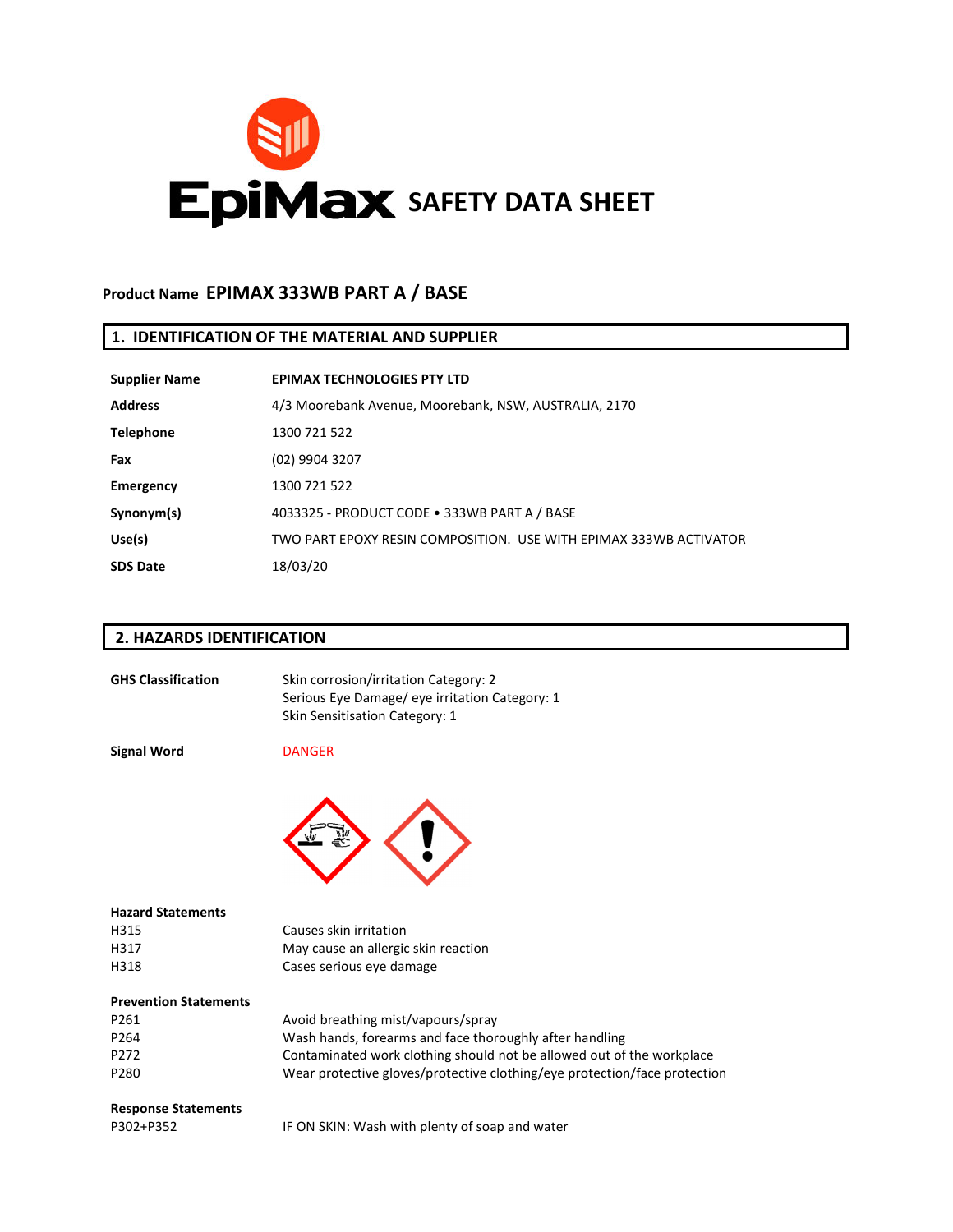| P305+P351+P338 | IF IN EYES: Rinse cautiously with water for several minutes. Remove contact lenses, if present<br>and easy to do. Continue rinsing. Wash contaminated clothes before reuse |
|----------------|----------------------------------------------------------------------------------------------------------------------------------------------------------------------------|
| P310           | Immediately call a POISON CENTER/doctor                                                                                                                                    |
| P333+P313      | If skin irritation or rash occurs: Get medical advice/attention                                                                                                            |
| P363           | Wash contaminated clothing before reuse                                                                                                                                    |

#### **Storage statements**

P501

Dispose of contents/ container in accordance with relevant regulations

| UN No.               | None Allocated | <b>DG CLASS</b>     | None Allocated | <b>Subsidiary Risk(s)</b> | None Allocated |
|----------------------|----------------|---------------------|----------------|---------------------------|----------------|
| <b>Packing Group</b> | None Allocated | <b>Hazchem Code</b> | None Allocated |                           |                |

## **3. COMPOSITION / INFORMATION ON INGREDIENTS**

| Ingredient                                                        | Formula    | CAS NO.     | Content |
|-------------------------------------------------------------------|------------|-------------|---------|
| PHENOL, 4,4'-(1-METHYLETHYLLIDENE)BIS-, POLYMER WITH N, N'-BIS(2- | <b>NOT</b> | 38294-69-8  | < 10%   |
| AMINOETHYL-1,2-ETHANEDIAMINE AND (CHLOROMETHYL)OXIRANE            | AVAILABLE  |             |         |
| CYCLOHEXANEMETHANAMINE, 5-AMINO-1,3,3-TRIMETHYL-, REACTION        | <b>NOT</b> | 68609-08-5  | < 10%   |
| PRODUCTS WITH 2,2'[(1-                                            | AVAILABLE  |             |         |
| METHYLETHYLIDENE)BIS(4,1PHENYLENEOXYMETHYLENE)]BIS[OXIRANE]       |            |             |         |
| <b>HOMOPOLYMER</b>                                                |            |             |         |
| 4.4'-ISOPROPYLIDENEDIPHENOL, OLIGOMERIC REATION PRODUCTS          | <b>NOT</b> | 113930-69-1 | < 10%   |
| WITH 1-CHLORO-2,3-EPOXYPROPANE, REACTION PRODUCTS WITH M-         | AVAILABLE  |             |         |
| PHENYLENEBIS(METHYLAMINE)                                         |            |             |         |

|                          | <b>4. FIRST AID MEASURES</b>                                                                                                                                                                                        |  |  |
|--------------------------|---------------------------------------------------------------------------------------------------------------------------------------------------------------------------------------------------------------------|--|--|
| Eye                      | If in eyes, hold eyelids apart and flush continuously with running water. Continue flushing<br>until advised to stop by a Poisons Information Centre, a doctor, or for at least 15 minutes.                         |  |  |
| <b>Inhalation</b>        | If inhaled, remove from contaminated area. To protect rescuer, use a Type A (Organic vapour)<br>respirator or an Airline respirator (in poorly ventilated areas). Apply artificial respiration if not<br>breathing. |  |  |
| <b>Skin</b>              | If skin or hair contact occurs, remove contaminated clothing and flush skin and hair with<br>running water. Continue flushing with water until advised to stop by a Poisons Information<br>Centre or a doctor.      |  |  |
| Ingestion                | For advice, contact a Poison Information Centre on 13 11 26 (Australia Wide) or a doctor (at<br>once). If swallowed, do not induce vomiting.                                                                        |  |  |
| <b>Special Treatment</b> | Treat symptomatically.                                                                                                                                                                                              |  |  |

## **5. FIRE FIGHTING MEASURES**

| <b>Special Hazards</b>         | Non flammable. May evolve toxic gases (carbon/ nitrogen oxides, amines, ammonia,<br>hydrocarbons) when heated to decomposition.                                                    |
|--------------------------------|------------------------------------------------------------------------------------------------------------------------------------------------------------------------------------|
| <b>Advice for firefighters</b> | Evacuate area and contact emergency services. Toxic gases may be evolved in a fire situation.<br>Remain upwind and notify those downwind of hazard. Wear full protective equipment |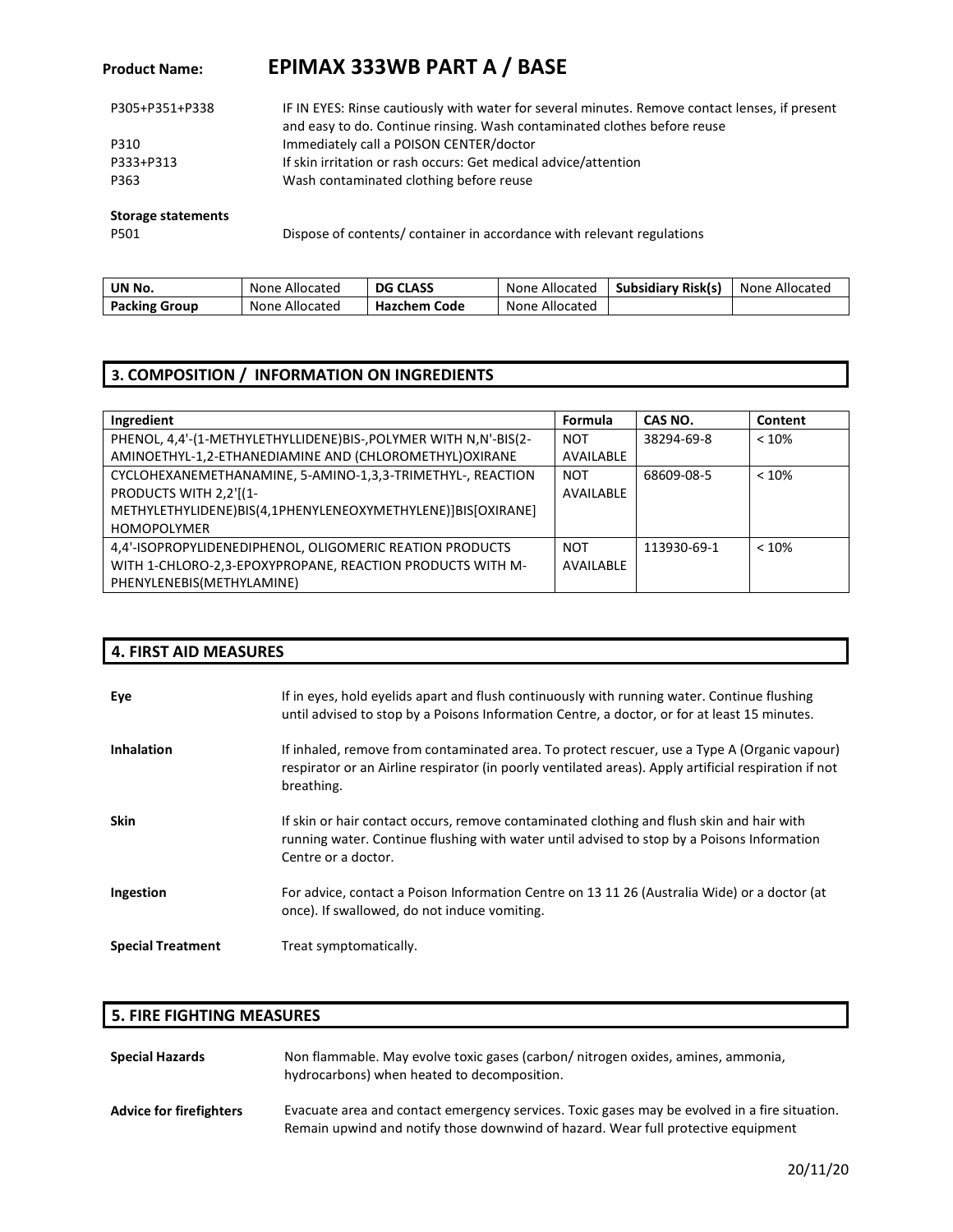including Self Contained Breathing Apparatus (SCBA) when combating fire. Use waterfog to cool intact containers and nearby storage areas.

**Extinguishing Media** Prevent contamination of drains or waterways.

**Hazchem Code None Allocated** 

### **6. ACCIDENTAL RELEASE MEASURES**

**Spillage** Use personal protective equipment. Clear area of all unprotected personnel. Ventilate area where possible. Contain spillage, then cover / absorb spill with non-combustible absorbent material (vermiculite, sand, or similar), collect and place in suitable containers for disposal.

- Clean up all spills immediately.
- Avoid breathing vapours and contact with skin and eyes.
- Control personal contact with the substance, by using protective equipment.
- Contain and absorb spill with sand, earth, inert material or vermiculite.
- Wipe up.
- Place in a suitable, labelled container for waste disposal.
- Clear area of personnel and move upwind.
- Alert Fire Brigade and tell them location and nature of hazard.
- Wear breathing apparatus plus protective gloves.
- Prevent, by any means available, spillage from entering drains or water course.
- Stop leak if safe to do so.
- Contain spill with sand, earth or vermiculite.
- Collect recoverable product into labelled containers for recycling.
- Neutralise/decontaminate residue (see Section 13 for specific agent).
- Collect solid residues and seal in labelled drums for disposal.
- Wash area and prevent runoff into drains.
- After clean up operations, decontaminate and launder all protective clothing and equipment before storing and re-using.
- If contamination of drains or waterways occurs, advise emergency services

#### **7. STORAGE AND HANDLING**

| <b>Storage</b>              | Store in a cool, dry, well ventilated area, removed from oxidising agents, acids, heat or<br>ignition sources and foodstuffs. Ensure containers are adequately labelled, protected from<br>physical damage and sealed when not in use. Large storage areas should have appropriate<br>ventilation systems. |  |  |
|-----------------------------|------------------------------------------------------------------------------------------------------------------------------------------------------------------------------------------------------------------------------------------------------------------------------------------------------------|--|--|
| <b>Precautions for safe</b> | DO NOT allow clothing wet with material to stay in contact with skin<br>٠                                                                                                                                                                                                                                  |  |  |
| handling                    | Avoid all personal contact, including inhalation.<br>٠                                                                                                                                                                                                                                                     |  |  |
|                             | Wear protective clothing when risk of exposure occurs.<br>٠                                                                                                                                                                                                                                                |  |  |
|                             | Use in a well-ventilated area.<br>٠                                                                                                                                                                                                                                                                        |  |  |
|                             | Avoid contact with moisture.<br>$\bullet$                                                                                                                                                                                                                                                                  |  |  |
|                             | Avoid contact with incompatible materials.<br>٠                                                                                                                                                                                                                                                            |  |  |
|                             | When handling, DO NOT eat, drink or smoke.<br>٠                                                                                                                                                                                                                                                            |  |  |
|                             | Keep containers securely sealed when not in use.<br>٠                                                                                                                                                                                                                                                      |  |  |
|                             | Avoid physical damage to containers.<br>٠                                                                                                                                                                                                                                                                  |  |  |
|                             | Always wash hands with soap and water after handling.<br>٠                                                                                                                                                                                                                                                 |  |  |
|                             | Work clothes should be laundered separately. Launder contaminated clothing<br>٠                                                                                                                                                                                                                            |  |  |
|                             | before re-use.                                                                                                                                                                                                                                                                                             |  |  |
|                             | Use good occupational work practice.                                                                                                                                                                                                                                                                       |  |  |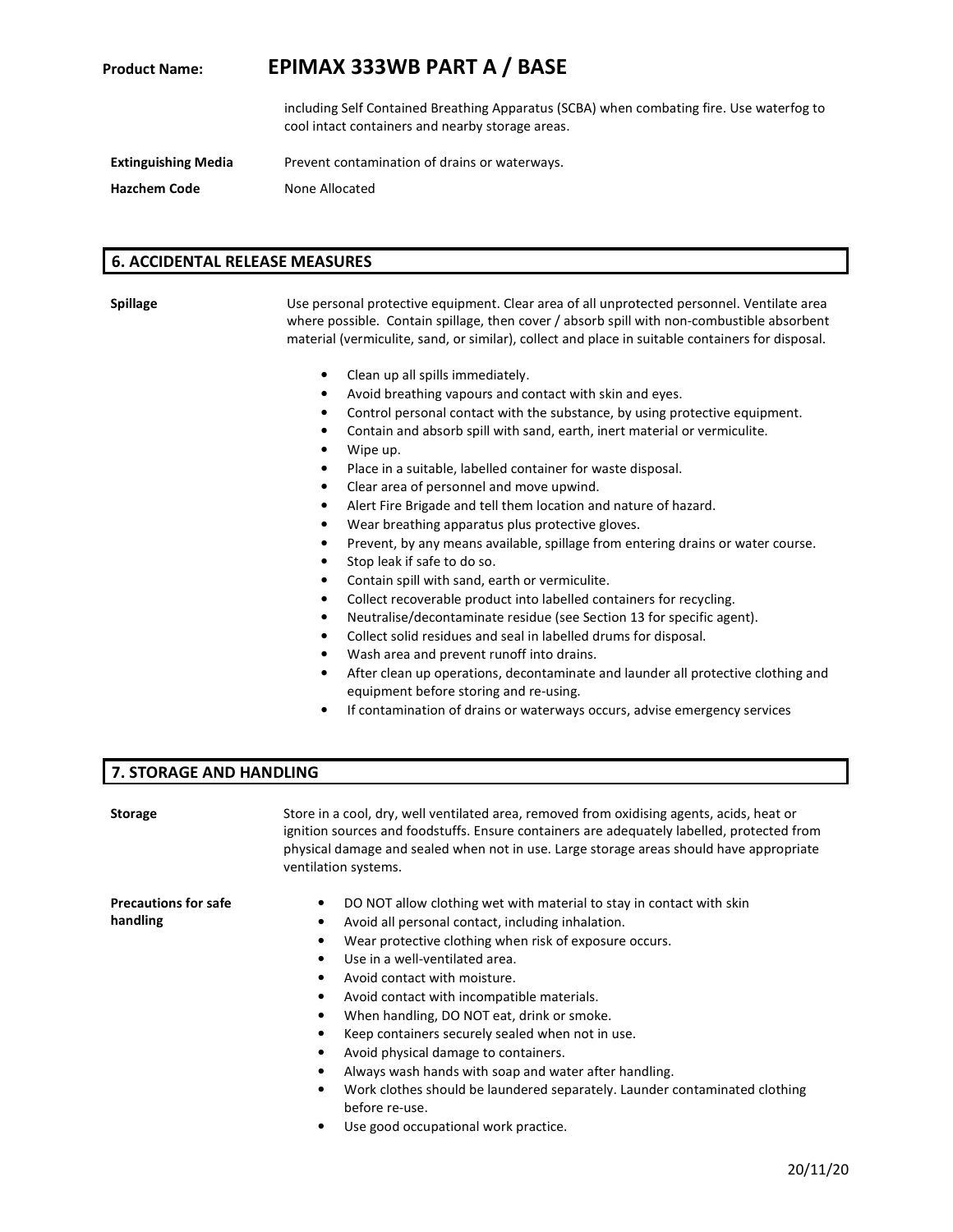- Observe manufacturer's storage and handling recommendations contained within this SDS.
- Atmosphere should be regularly checked against established exposure standards to ensure safe working conditions are maintained.
- Store in original containers.
- Keep containers securely sealed.
- No smoking, naked lights or ignition sources.
- Store in a cool, dry, well-ventilated area.
- Store away from incompatible materials and foodstuff containers.
- Protect containers against physical damage and check regularly for leaks.
- Observe manufacturer's storage and handling recommendations contained within

#### **8. EXPOSURE CONTROLS / PERSONAL PROTECTIONS**

| Exposure Stds |  |
|---------------|--|
|---------------|--|

| <b>Biological Limits</b>    | No biological limit allocated.                                                                                                                                                                                                                                                                                                                                                                                                                                                                                                                                                                                                                                                                                                                                                                                                                                                                                                                                                                                                                                                                                                                                                                                                                                                                               |
|-----------------------------|--------------------------------------------------------------------------------------------------------------------------------------------------------------------------------------------------------------------------------------------------------------------------------------------------------------------------------------------------------------------------------------------------------------------------------------------------------------------------------------------------------------------------------------------------------------------------------------------------------------------------------------------------------------------------------------------------------------------------------------------------------------------------------------------------------------------------------------------------------------------------------------------------------------------------------------------------------------------------------------------------------------------------------------------------------------------------------------------------------------------------------------------------------------------------------------------------------------------------------------------------------------------------------------------------------------|
| <b>Engineering Controls</b> | Avoid inhalation. Use in well ventilated areas. Where an inhalation risk exists, mechanical<br>extraction ventilation is recommended.                                                                                                                                                                                                                                                                                                                                                                                                                                                                                                                                                                                                                                                                                                                                                                                                                                                                                                                                                                                                                                                                                                                                                                        |
| <b>PPE</b>                  | Wear splash-proof goggles, nitrile or viton (R) gloves, coveralls and a Type A (Organic vapour)<br>respirator. If sanding dry product, wear: a Class P1 (Particulate) respirator. If spraying, with<br>prolonged use, or if in confined areas, wear: impervious coveralls and an Air-line respirator.                                                                                                                                                                                                                                                                                                                                                                                                                                                                                                                                                                                                                                                                                                                                                                                                                                                                                                                                                                                                        |
|                             | Wear chemical protective gloves, e.g. PVC.<br>Wear safety footwear or safety gumboots, e.g. Rubber<br>NOTE:                                                                                                                                                                                                                                                                                                                                                                                                                                                                                                                                                                                                                                                                                                                                                                                                                                                                                                                                                                                                                                                                                                                                                                                                  |
|                             | The material may produce skin sensitisation in predisposed individuals. Care must be taken,<br>when removing gloves and other protective equipment, to avoid all possible skin contact.<br>Contaminated leather items, such as shoes, belts and watch-bands should be removed and<br>destroyed. The selection of suitable gloves does not only depend on the material, but also<br>on further marks of quality which vary from manufacturer to manufacturer. Where the<br>chemical is a preparation of several substances, the resistance of the glove material cannot<br>be calculated in advance and has therefore to be checked prior to the application.<br>The exact break through time for substances has to be obtained from the manufacturer of<br>the protective gloves and has to be observed when making a final choice.<br>Personal hygiene is a key element of effective hand care. Gloves must only be worn on clean<br>hands. After using gloves, hands should be washed and dried thoroughly. Application of a<br>non-perfumed moisturizer is recommended.<br>Suitability and durability of glove type is dependent on usage. Important factors in the<br>selection of gloves include:<br>frequency and duration of contact,<br>$\cdot$<br>chemical resistance of glove material,<br>$\cdot$ |
|                             | glove thickness and dexterity<br>Select gloves tested to a relevant standard (e.g. Europe EN 374, US F739, AS/NZS 2161.1 or<br>national equivalent).<br>When prolonged or frequently repeated contact may occur, a glove with a<br>$\bullet$<br>protection class of 5 or higher (breakthrough time greater than 240 minutes<br>according to EN 374, AS/NZS 2161.10.1 or national equivalent) is recommended.<br>When only brief contact is expected, a glove with a protection class of 3 or higher<br>$\cdot$<br>(breakthrough time greater than 60 minutes according to EN 374, AS/NZS 2161.10.1<br>or national equivalent) is recommended.<br>Some glove polymer types are less affected by movement and this should be taken<br>$\cdot$<br>into account when considering gloves for long-term use.<br>Contaminated gloves should be replaced.<br>$\cdot$                                                                                                                                                                                                                                                                                                                                                                                                                                                 |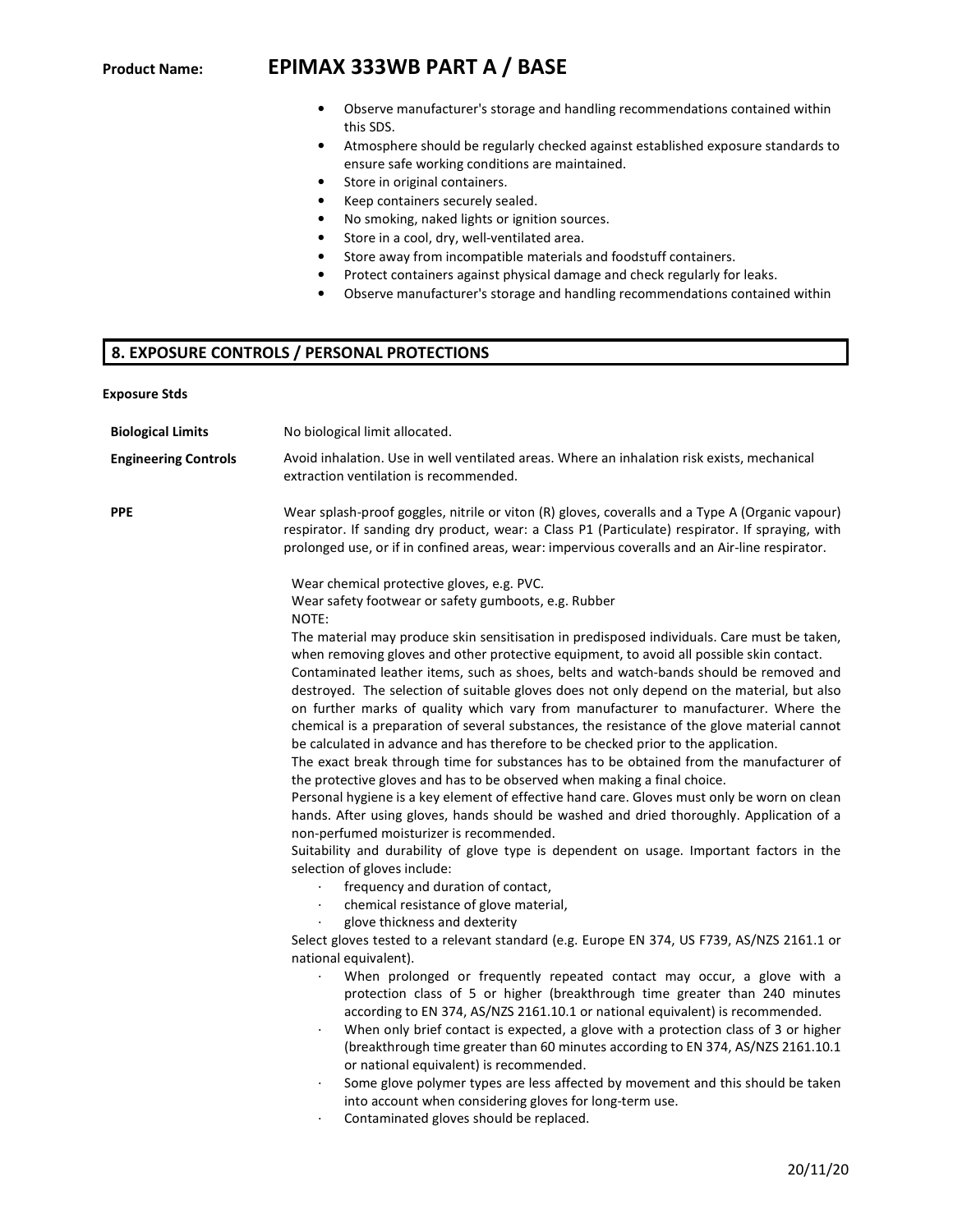- For general applications, gloves with a thickness typically greater than 0.35 mm, are recommended. It should be emphasised that glove thickness is not necessarily a good predictor of glove resistance to a specific chemical, as the permeation efficiency of the glove will be dependent on the exact composition of the glove material. Therefore, glove selection should also be based on consideration of the task requirements and knowledge of breakthrough times. Glove thickness may also vary depending on the glove manufacturer, the glove type and the glove model. Therefore, the manufacturers' technical data should always be taken into account to ensure selection of the most appropriate glove for the task.
- Note: Depending on the activity being conducted, gloves of varying thickness may be required for specific tasks. For example:
- Thinner gloves (down to 0.1 mm or less) may be required where a high degree of manual dexterity is needed. However, these gloves are only likely to give short duration protection and would normally be just for single use applications, then disposed of.
- 
- Thicker gloves (up to 3 mm or more) may be required where there is a mechanical (as well as a chemical) risk i.e. where there is abrasion or puncture potential

Gloves must only be worn on clean hands.



## **9. PHYSICAL AND CHEMICAL PROPERTIES**

| Appearance                   | <b>LIQUID</b>        | Solubility (water)               | <b>NOT AVAILABLE</b> |
|------------------------------|----------------------|----------------------------------|----------------------|
| Odour                        | <b>AMINE-LIKE</b>    | <b>Specific Gravity</b>          | <b>NOT AVAILABLE</b> |
| рH                           | <b>NOT AVAILABLE</b> | % Volatiles                      | <b>NOT AVAILABLE</b> |
| <b>Vapour Pressure</b>       | <b>NOT AVAILABLE</b> | Flammability                     | <b>NON FLAMMABLE</b> |
| <b>Vapour Density</b>        | <b>NOT AVAILABLE</b> | <b>Flash Point</b>               | <b>NOT RELEVANT</b>  |
| <b>Boiling Point</b>         | <b>NOT AVAILABLE</b> | <b>Upper Explosion Limit</b>     | <b>NOT RELEVANT</b>  |
| <b>Melting Point</b>         | <b>NOT AVAILABLE</b> | <b>Lower Explosion Limit</b>     | <b>NOT RELEVANT</b>  |
| <b>Evaporation Rate</b>      | <b>NOT AVAILABLE</b> |                                  |                      |
| <b>Autoignition Rate</b>     | <b>NOT AVAILABLE</b> | <b>Decomposition Temperature</b> | <b>NOT AVAILABLE</b> |
| <b>Partition Coefficient</b> | NOT AVAILABLE        | <b>Viscosity</b>                 | <b>NOT AVAILABLE</b> |

#### **10. STABILITY AND REACTIVITY**

| <b>Chemical Stability</b>      | Stable under recommended conditions of storage.                                                                                          |
|--------------------------------|------------------------------------------------------------------------------------------------------------------------------------------|
| <b>Conditions to avoid</b>     | Avoid heat, sparks, open flames and other ignition sources.                                                                              |
| <b>Material to avoid</b>       | Incompatible with oxidising agents (eg. hypochlorites), acids (eg. nitric acid), alkalis (eg.<br>hydroxides), heat and ignition sources. |
| <b>Hazardous Decomposition</b> | May evolve toxic gases (carbon oxides, phenols, hydrocarbons) when heated to                                                             |
| <b>Products</b>                | decomposition.                                                                                                                           |
| <b>Hazardous Reactions</b>     | Hazardous polymerization is not expected to occur.                                                                                       |

#### **11. TOXICOLOGICAL INFORMATION**

**Health hazard summary** This product has the potential to cause adverse health effects. Use safe work practices to avoid eye or skin contact and inhalation. Potential sensitising agent. Individuals with preexisting respiratory impairment (eg asthmatics) or skin sensitivities may be more susceptible to adverse health effects.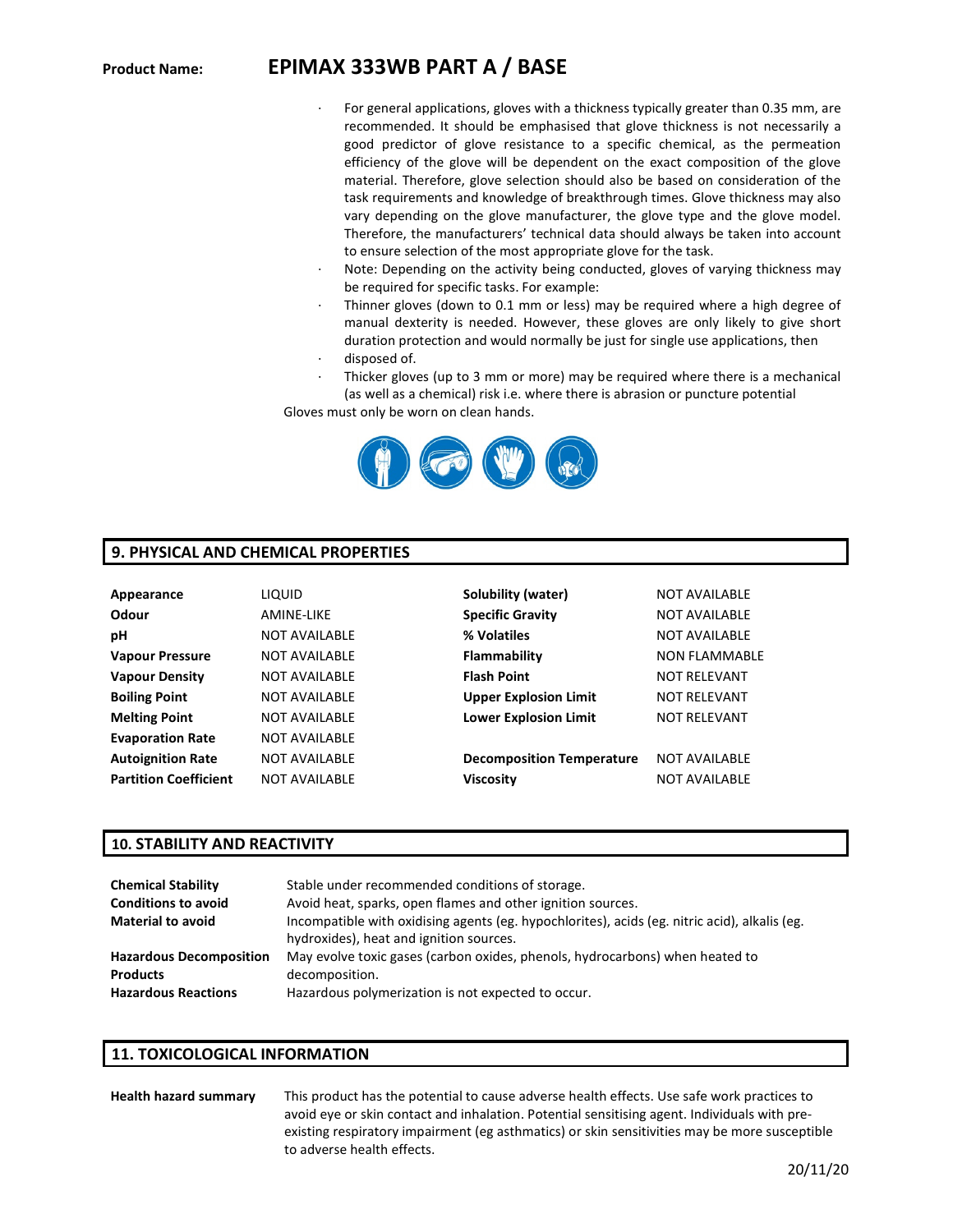**Eye** Irritant. Contact may result in irritation, lacrimation, pain, redness, corneal burns and possible permanent damage.

**Inhalation** Limited evidence or practical experience suggests that the material may produce irritation of the respiratory system, in a significant number of individuals, following inhalation. In contrast to most organs, the lung is able to respond to a chemical insult by first removing or neutralising the irritant and then repairing the damage. The repair process, which initially evolved to protect mammalian lungs from foreign matter and antigens, may however, produce further lung damage resulting in the impairment of gas exchange, the primary function of the lungs. Respiratory tract irritation often results in an inflammatory response involving the recruitment and activation of many cell types, mainly derived from the vascular system. Inhalation of epoxy resin amine hardener vapours (including polyamines and amine adducts) may produce bronchospasm and coughing episodes lasting days after cessation of the exposure. Even faint traces of these vapours may trigger an intense reaction in individuals showing "amine asthma". The literature records several instances of systemic intoxications following the use of amines in epoxy resin systems.

Excessive exposure to the vapours of epoxy amine curing agents may cause both respiratory irritation and central nervous system depression. Signs and symptoms of central nervous system depression, in order of increasing exposure, are headache, dizziness, drowsiness, and incoordination. In short, a single prolonged (measured in hours) or excessive inhalation exposure may cause serious adverse effects, including death.

**Skin** Limited evidence exists, or practical experience predicts, that the material either produces inflammation of the skin in a substantial number of individuals following direct contact, and/or produces significant inflammation when applied to the healthy intact skin of animals, for up to four hours, such inflammation being present twenty-four hours or more after the end of the exposure period. Skin irritation may also be present after prolonged or repeated exposure; this may result in a form of contact dermatitis (nonallergic). The dermatitis is often characterised by skin redness (erythema) and swelling (oedema) which may progress to blistering (vesiculation), scaling and thickening of the epidermis. At the microscopic level there may be intercellular oedema of the spongy layer of the skin (spongiosis) and intracellular oedema of the epidermis.

> Open cuts, abraded or irritated skin should not be exposed to this material Amine epoxy-curing agents (hardeners) may produce primary skin irritation and sensitisation dermatitis in predisposed individuals. Cutaneous reactions include erythema, intolerable itching and severe facial swelling. Blistering, with weeping of serious fluid, and crusting and scaling may also occur. Virtually all of the liquid amine curing agents can cause sensitisation or allergic skin reactions. Individuals exhibiting "amine dermatitis" may experience a dramatic reaction upon re-exposure to minute quantities. Highly sensitive persons may even react to cured resins containing trace amounts of unreacted amine hardener. Minute quantities of air-borne amine may precipitate intense dermatological symptoms in sensitive individuals. Prolonged or repeated exposure may produce tissue necrosis.

> NOTE: Susceptibility to this sensitisation will vary from person to person. Also, allergic dermatitis may not appear until after several days or weeks of contact. However, once sensitisation has occurred, exposure of the skin to even very small amounts of the material may cause erythema (redness) and oedema (swelling) at the site. Thus, all skin contact with any epoxy curing agent should be avoided.

**Ingestion The material has NOT been classified by EC Directives or other classification systems as** "harmful by ingestion". This is because of the lack of corroborating animal or human evidence. The material may still be damaging to the health of the individual, following ingestion, especially where pre-existing organ (e.g liver, kidney) damage is evident. Present definitions of harmful or toxic substances are generally based on doses producing mortality rather than those producing morbidity (disease, ill-health). Gastrointestinal tract discomfort may produce nausea and vomiting. In an occupational setting however, ingestion of insignificant quantities is not thought to be cause for concern.

**Toxicity Data There is no toxicological information available for this product.**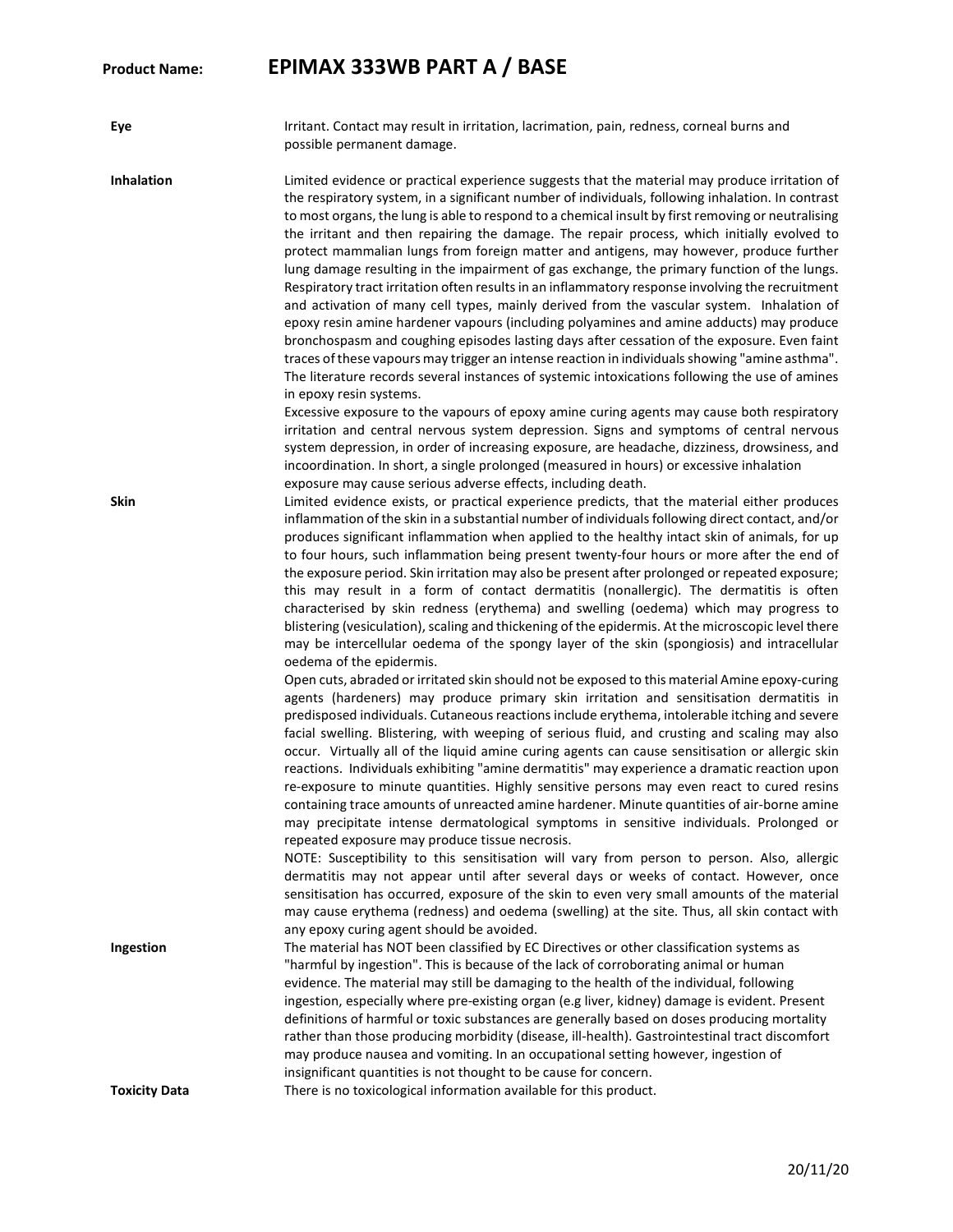#### **12. ECOLOGICAL INFORMATION**

**Other adverse effects** Limited ecotoxicity data was available for this product at the time this report was prepared. Ensure appropriate measures are taken to prevent this product from entering the environment.

#### **13. DISPOSAL CONSIDERATIONS**

**Waste disposal** Mix parts A + B together (small amounts), absorb with sand, vermiculite or similar and dispose of to an approved landfill site. Ensure protective equipment is worn when mixing. Do not seal containers/tins until reaction is complete. Contact the manufacturer for additional information. Prevent contamination of drains or waterways as environmental damage may result.

**Legislation** Dispose of in accordance with relevant local legislation.

#### **14. TRANSPORT INFORMATION**

#### **NOT CLASSIFIED AS A DANGEROUS GOOD THE CRITERIA OF THE ADG CODE**

| <b>Shipping Name</b> | NONE ALLOCATED |                     |                |                                     |                |
|----------------------|----------------|---------------------|----------------|-------------------------------------|----------------|
| UN No.               | NONE ALLOCATED | <b>DG CLASS</b>     | NONE ALLOCATED | Subsidiary Risk(s)   NONE ALLOCATED |                |
| <b>Packing Group</b> | NONE ALLOCATED | <b>Hazchem Code</b> | NONE ALLOCATED | <b>GTEPG</b>                        | NONE ALLOCATED |

#### **15. REGULATORY INFORMATION**

**Poison Schedule** Classified as a Schedule 5 (S5) Poison using the criteria in the Standard for the Uniform Scheduling of Drugs and Poisons (SUSDP).

**AICS** All chemicals listed on the Australian Inventory of Chemical Substances (AICS).

#### **16. OTHER INFORMATION**

**Additional information** This product is used in conjunction with Epimax 333WB PART B / Activator.

WELDING - SANDING - CUTTING DRIED OR CURED PRODUCT: If sanding, cutting or welding dried or cured product, adverse health effects may be avoided by the use of appropriate engineering controls and/or personal protective equipment. If welding, wear a Class P2 (Metal fume) respirator and depending on the nature of the surface being welded, additional protection (eg. for organic vapours/acid gas) may also be required. A Class P1 (Particulate) respirator is recommended if dust is generated.

EPOXY - PHENOXY RESINS AND POLYURETHANES: Where spray painting with two or more component epoxy resins or polyurethane paints is undertaken, an employee shall wear a airline respirator, full length chemically resistant coveralls and gloves. Further, if an individual is to enter an enclosed booth where a vapour or gas curing process is occurring, an air-line respirator is required. Once cured, these resins are considered non toxic.

ABBREVIATIONS: ACGIH - American Conference of Industrial Hygienists. ADG - Australian Dangerous Goods.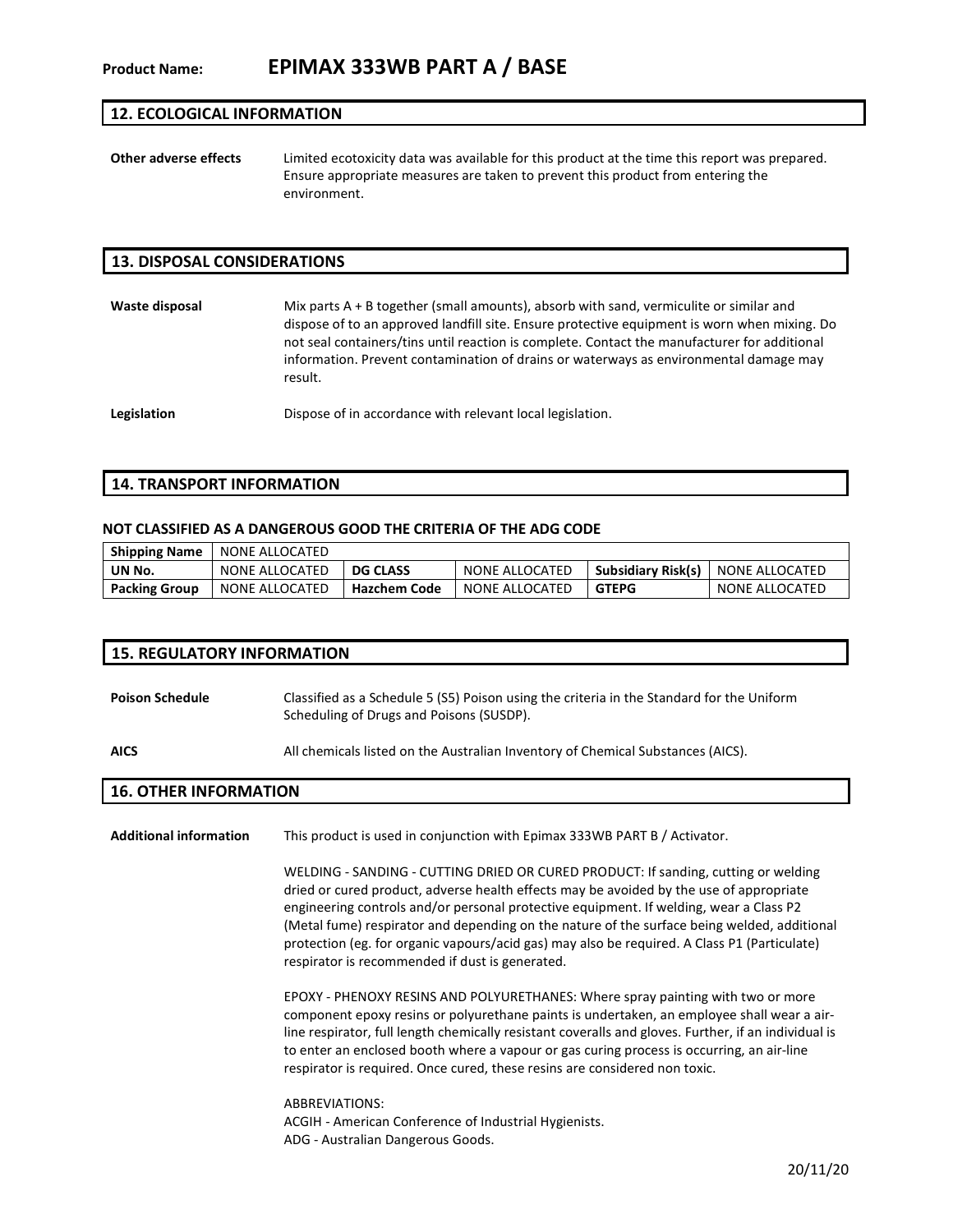BEI - Biological Exposure Indice(s).

CAS# - Chemical Abstract Service number - used to uniquely identify chemical compounds.

CNS - Central Nervous System.

EC No - European Community Number.

HSNO - Hazardous Substances and New Organisms.

IARC - International Agency for Research on Cancer.

mg/m<sup>3</sup> - Milligrams per Cubic Metre.

NOS - Not Otherwise Specified.

pH - relates to hydrogen ion concentration using a scale of 0 (high acidic) to 14 (highly

alkaline). ppm - Parts Per Million.

RTECS - Registry of Toxic Effects of Chemical Substances.

STEL - Short Term Exposure Limit.

SWA - Safe Work Australia.

TWA - Time Weighted Average.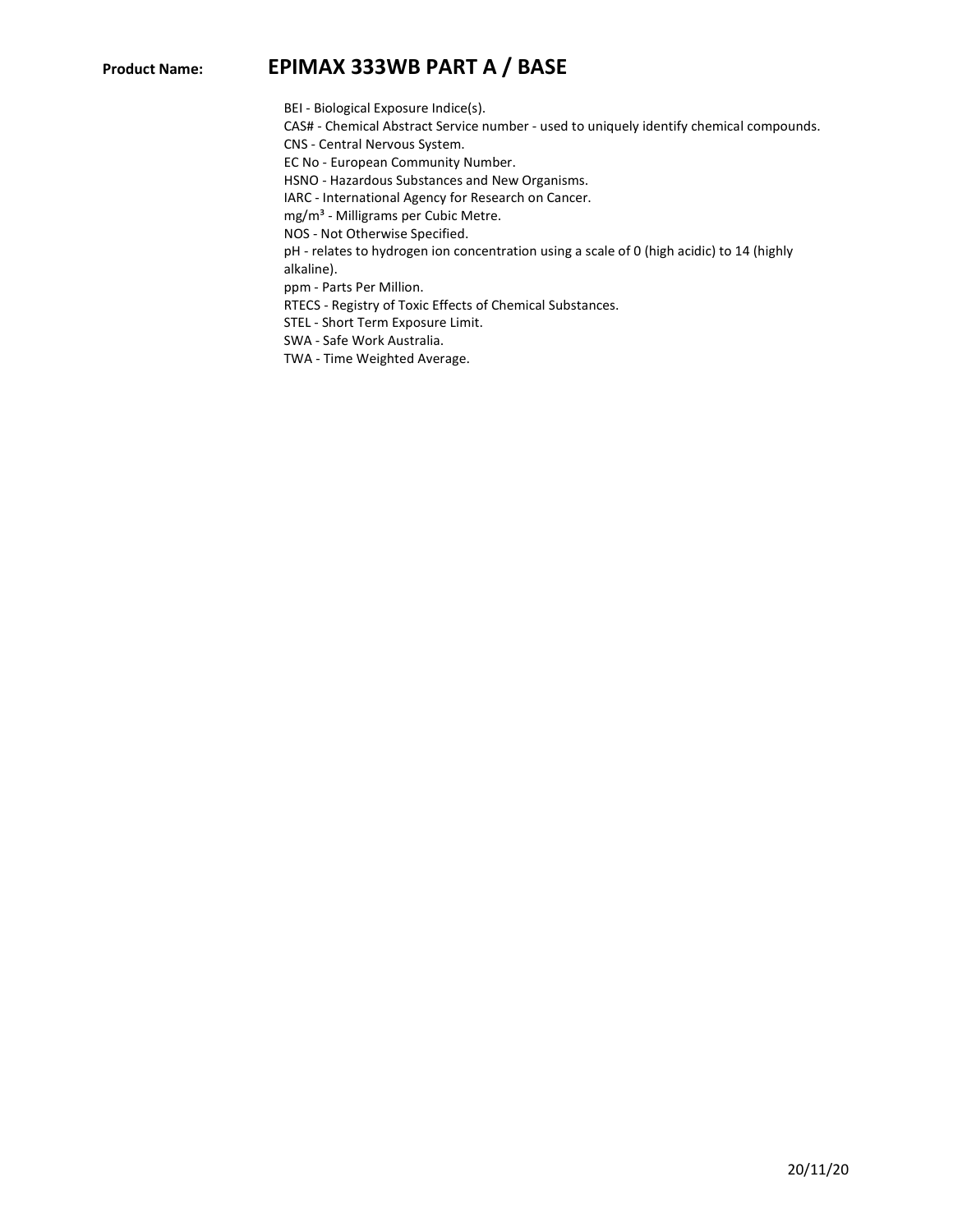

# **Product Name EPIMAX 333WB PART B / ACTIVATOR**

## **1. IDENTIFICATION OF THE MATERIAL AND SUPPLIER**

| <b>Supplier Name</b> | <b>EPIMAX TECHNOLOGIES PTY LTD</b>                    |
|----------------------|-------------------------------------------------------|
| <b>Address</b>       | 4/3 Moorebank Avenue, Moorebank, NSW, AUSTRALIA, 2170 |
| <b>Telephone</b>     | 1300 721 522                                          |
| Fax                  | (02) 9904 3207                                        |
| <b>Emergency</b>     | 1300 721 522                                          |
| Synonym(s)           | 5033395 - PRODUCT CODE . 333WB PART B / ACTIVATOR     |
| Use(s)               | ACTIVATOR • TWO COMPONENT EPOXY SYSTEM                |
| <b>SDS Date</b>      | 20/11/20                                              |

## **2. HAZARDS IDENTIFICATION**

| <b>GHS Classification</b>    | Skin Corrosion/Irritation Category: 2<br>Skin Sensitisation Category: 1<br>Serious Eye Damage / Eye Irritation Category: 2A<br>Aquatic Toxicity (chronic) Category: 2 |
|------------------------------|-----------------------------------------------------------------------------------------------------------------------------------------------------------------------|
| <b>Signal Word</b>           | <b>DANGER</b>                                                                                                                                                         |
|                              |                                                                                                                                                                       |
| <b>Hazard Statements</b>     |                                                                                                                                                                       |
| H315                         | Causes skin irritation                                                                                                                                                |
| H317                         | May cause an allergic skin reaction                                                                                                                                   |
| H319                         | Causes serious eye irritation                                                                                                                                         |
| H411                         | Toxic to aquatic life with long lasting effects                                                                                                                       |
| <b>Prevention Statements</b> |                                                                                                                                                                       |
| P261                         | Avoid breathing dust/fumes/gas/mist/vapours/spray                                                                                                                     |
| P264                         | Wash thoroughly after handling                                                                                                                                        |
| P272                         | Contaminated work clothing should not be allowed out of the workplace                                                                                                 |
| P273                         | Avoid release to the environment                                                                                                                                      |
| P280                         | Wear protective gloves/protective clothing/eye protection/face protection                                                                                             |
| <b>Response Statements</b>   |                                                                                                                                                                       |
| P302+P352                    | IF ON SKIN: Wash with plenty of soap and water                                                                                                                        |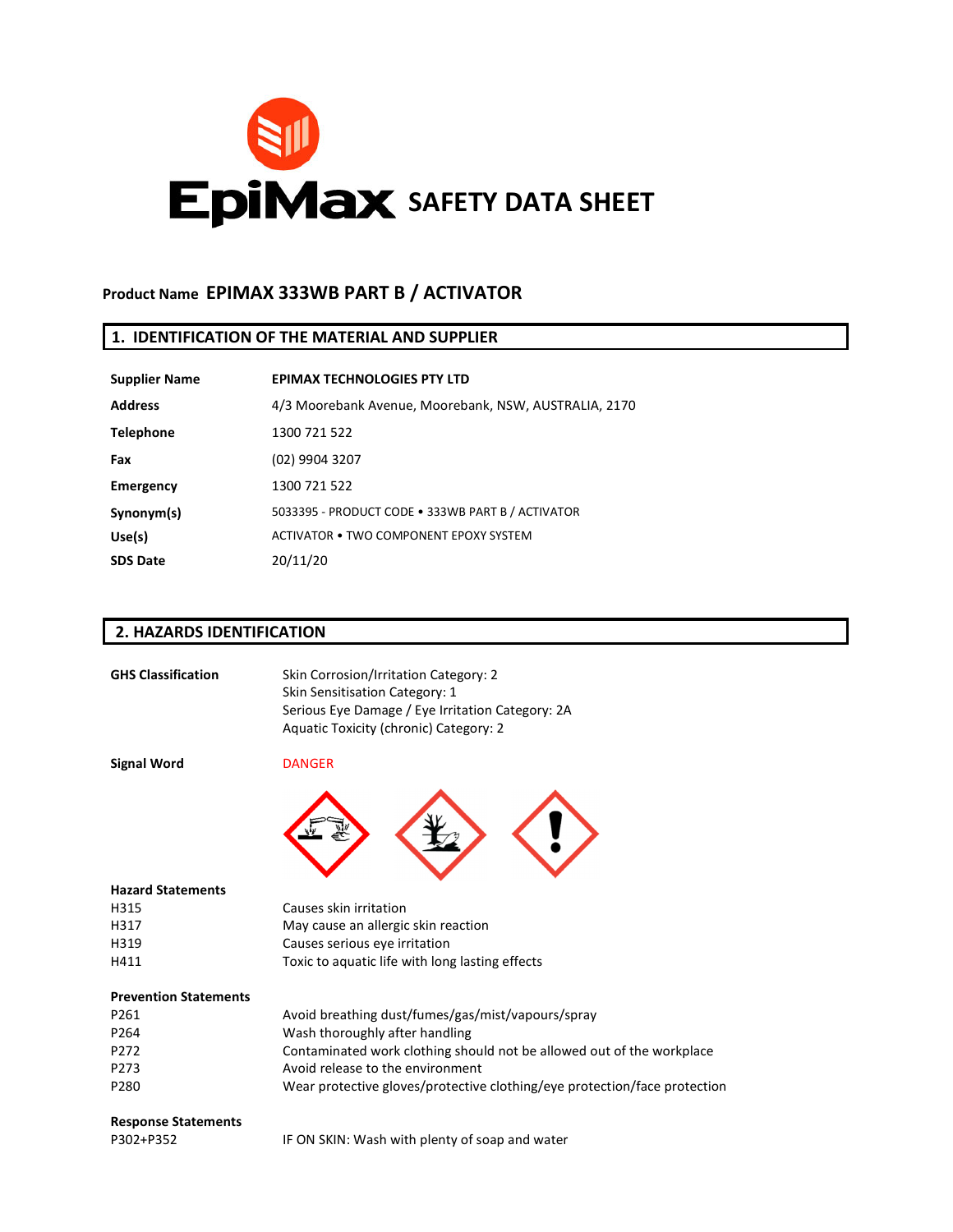# **Product Name: EPIMAX 333WB PART B / ACTIVATOR**

| P305+P351+P338 | IF IN EYES: Rinse cautiously with water for serveral minutes. Remove contact lenses, if<br>present and easy to do. Continue rinsing |
|----------------|-------------------------------------------------------------------------------------------------------------------------------------|
| P321           | Specific treatment is advised – see first air instructions                                                                          |
| P333+313       | If skin irritation or rash occurs: Get medical advice/attention                                                                     |
| P362           | Take off contaminated clothing and wash before re-use                                                                               |
| P391           | Collect spillage                                                                                                                    |
|                |                                                                                                                                     |

#### **Storage statements**

None allocated

## **Disposal statements**

**4. FIRST AID MEASURES**

P501

Dispose of contents/ container in accordance with relevant regulations

| UN No.               | None Allocated | <b>DG CLASS</b> | None Allocated | <b>Subsidiary Risk(s)</b> | None Allocated |
|----------------------|----------------|-----------------|----------------|---------------------------|----------------|
| <b>Packing Group</b> | None Allocated | Hazchem Code    | None Allocated |                           |                |

## **3. COMPOSITION / INFORMATION ON INGREDIENTS**

| Ingredient                                                  | Formula              | CAS NO.    | Content               |
|-------------------------------------------------------------|----------------------|------------|-----------------------|
| BISPHENOL-A-(EPICHLORHYDRIN); EPOXY RESIN (NUMBER AVERAGE   | <b>NOT AVAILABLE</b> | 25068-38-6 | $\geq 60\%$           |
| MOLECULAR WEIGHT $\leq$ 700)                                |                      |            |                       |
| 1,4-BIS(2,3 EPOXYPROPOXY)BUTANE; BUTANEDIOLDIGLYCIDYL ETHER | NOT AVAILABLE        | 2425-79-8  | $\geq 10 - \leq 30\%$ |
| FORMALEHYDE, OLIGOMERIC REACTION PRODUCTS WITH 1CHLORO-     | <b>NOT AVAILABLE</b> | 9003-36-5  | < 10%                 |
| 2,3-EPOXYPROPANE AND PHENOL                                 |                      |            |                       |

| Eye                      | If this product comes in contact with the eyes:<br>Wash out immediately with fresh running water.<br>Ensure complete irrigation of the eye by keeping eyelids apart and away from eye<br>$\bullet$<br>and moving the eyelids by occasionally<br>lifting the upper and lower lids.<br>Seek medical attention without delay; if pain persists or recurs seek medical<br>attention.<br>Removal of contact lenses after an eye injury should only be undertaken by skilled<br>personnel. |  |
|--------------------------|--------------------------------------------------------------------------------------------------------------------------------------------------------------------------------------------------------------------------------------------------------------------------------------------------------------------------------------------------------------------------------------------------------------------------------------------------------------------------------------|--|
| <b>Inhalation</b>        | If inhaled, remove from contaminated area. To protect rescuer, use a Type A (Organic vapour)<br>respirator or an Airline respirator (in poorly ventilated areas). Apply artificial respiration if not<br>breathing.                                                                                                                                                                                                                                                                  |  |
| <b>Skin</b>              | If skin or hair contact occurs, remove contaminated clothing and flush skin and hair with<br>running water. Continue flushing with water until advised to stop by a Poisons Information<br>Centre or a doctor.                                                                                                                                                                                                                                                                       |  |
| Ingestion                | For advice, contact a Poison Information Centre on 13 11 26 (Australia Wide) or a doctor (at<br>once). If swallowed, do not induce vomiting.                                                                                                                                                                                                                                                                                                                                         |  |
| <b>Special Treatment</b> | Treat symptomatically.                                                                                                                                                                                                                                                                                                                                                                                                                                                               |  |

## **5. FIRE FIGHTING MEASURES**

**Special Hazards** Combustible. May evolve toxic gases (carbon oxides, phenols, hydrocarbons) when heated to decomposition.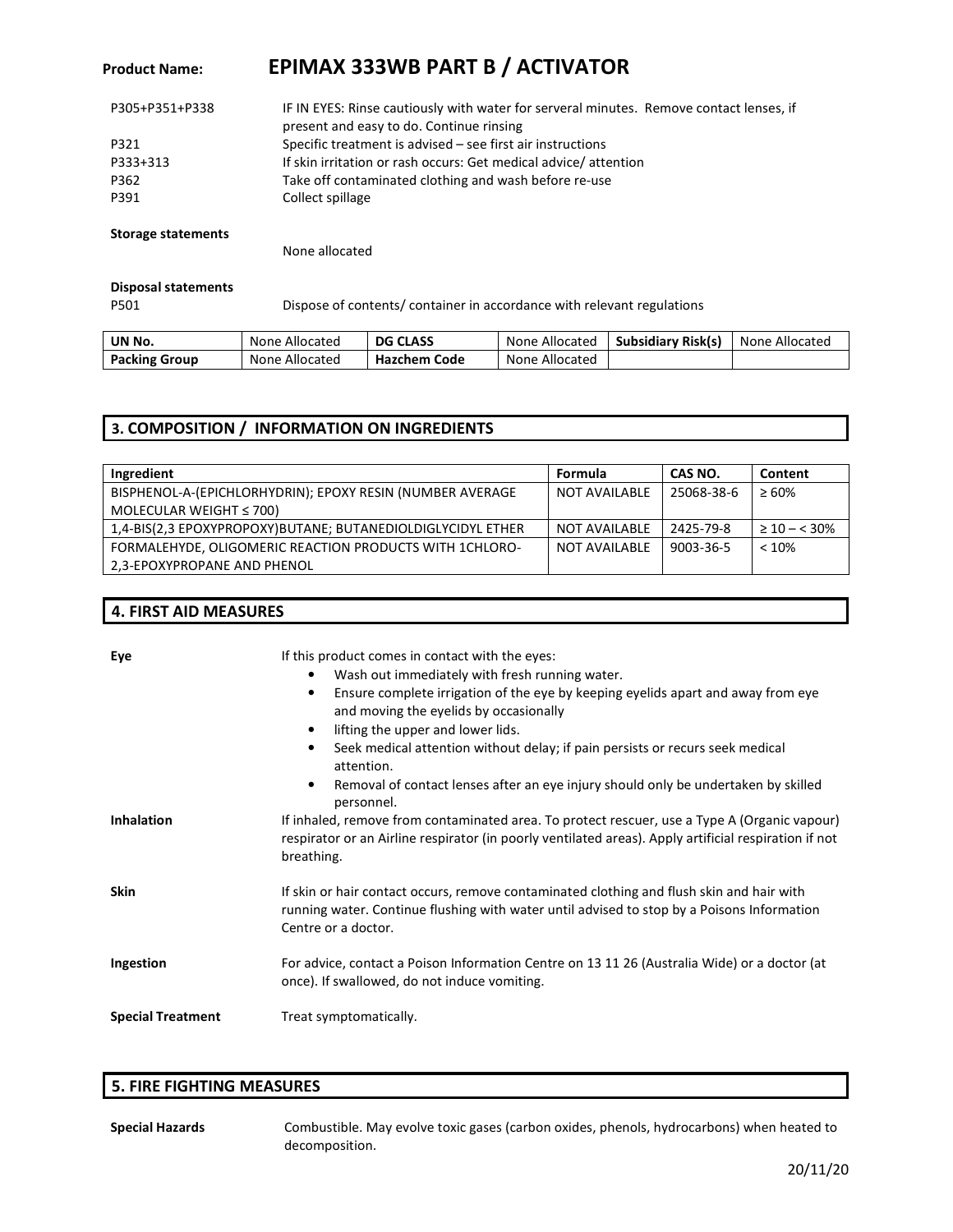| <b>Product Name:</b>           | <b>EPIMAX 333WB PART B / ACTIVATOR</b>                                                                                                                                                                                                                                                                                             |
|--------------------------------|------------------------------------------------------------------------------------------------------------------------------------------------------------------------------------------------------------------------------------------------------------------------------------------------------------------------------------|
| <b>Advice for firefighters</b> | Evacuate area and contact emergency services. Toxic gases may be evolved in a fire situation.<br>Remain upwind and notify those downwind of hazard. Wear full protective equipment<br>including Self Contained Breathing Apparatus (SCBA) when combating fire. Use waterfog to<br>cool intact containers and nearby storage areas. |
| <b>Extinguishing Media</b>     | Dry agent, carbon dioxide or foam. Prevent contamination of drains or waterways.                                                                                                                                                                                                                                                   |
| <b>Hazchem Code</b>            | None Allocated                                                                                                                                                                                                                                                                                                                     |

#### **6. ACCIDENTAL RELEASE MEASURES**

Spillage **Spillage** Contact emergency services where appropriate. Use personal protective equipment. Clear area of all unprotected personnel. Ventilate area where possible. Contain spillage, then cover / absorb spill with non-combustible absorbent material (vermiculite, sand, or similar), collect and place in suitable containers for disposal. Eliminate all ignition sources.

#### **7. STORAGE AND HANDLING**

| <b>Storage</b>                          | Store tightly sealed in a cool, dry, well ventilated area, removed from oxidising agents, acids,<br>alkalis, heat or ignition sources and foodstuffs. Ensure containers are adequately labelled,<br>protected from physical damage and sealed when not in use. Check regularly for leaks or<br>spills. Large storage areas should be bunded and have appropriate fire protection and<br>ventilation systems. Store as a Class C1 Combustible Liquid (AS1940). |
|-----------------------------------------|---------------------------------------------------------------------------------------------------------------------------------------------------------------------------------------------------------------------------------------------------------------------------------------------------------------------------------------------------------------------------------------------------------------------------------------------------------------|
| <b>Precautions for safe</b><br>handling | Before use carefully read the product label. Use of safe work practices are recommended to<br>avoid eye or skin contact and inhalation. Observe good personal hygiene, including washing<br>hands before eating. Prohibit eating, drinking and smoking in contaminated areas.                                                                                                                                                                                 |

## **8. EXPOSURE CONTROLS / PERSONAL PROTECTIONS**

#### **Exposure Stds**

| <b>Biological Limits</b>    | No biological limit allocated.                                                                                                                                                                                                                                                                        |
|-----------------------------|-------------------------------------------------------------------------------------------------------------------------------------------------------------------------------------------------------------------------------------------------------------------------------------------------------|
| <b>Engineering Controls</b> | Avoid inhalation. Use in well ventilated areas. Where an inhalation risk exists, mechanical<br>extraction ventilation is recommended.                                                                                                                                                                 |
| <b>PPE</b>                  | Wear splash-proof goggles, nitrile or viton (R) gloves, coveralls and a Type A (Organic vapour)<br>respirator. If sanding dry product, wear: a Class P1 (Particulate) respirator. If spraying, with<br>prolonged use, or if in confined areas, wear: impervious coveralls and an Air-line respirator. |
|                             |                                                                                                                                                                                                                                                                                                       |

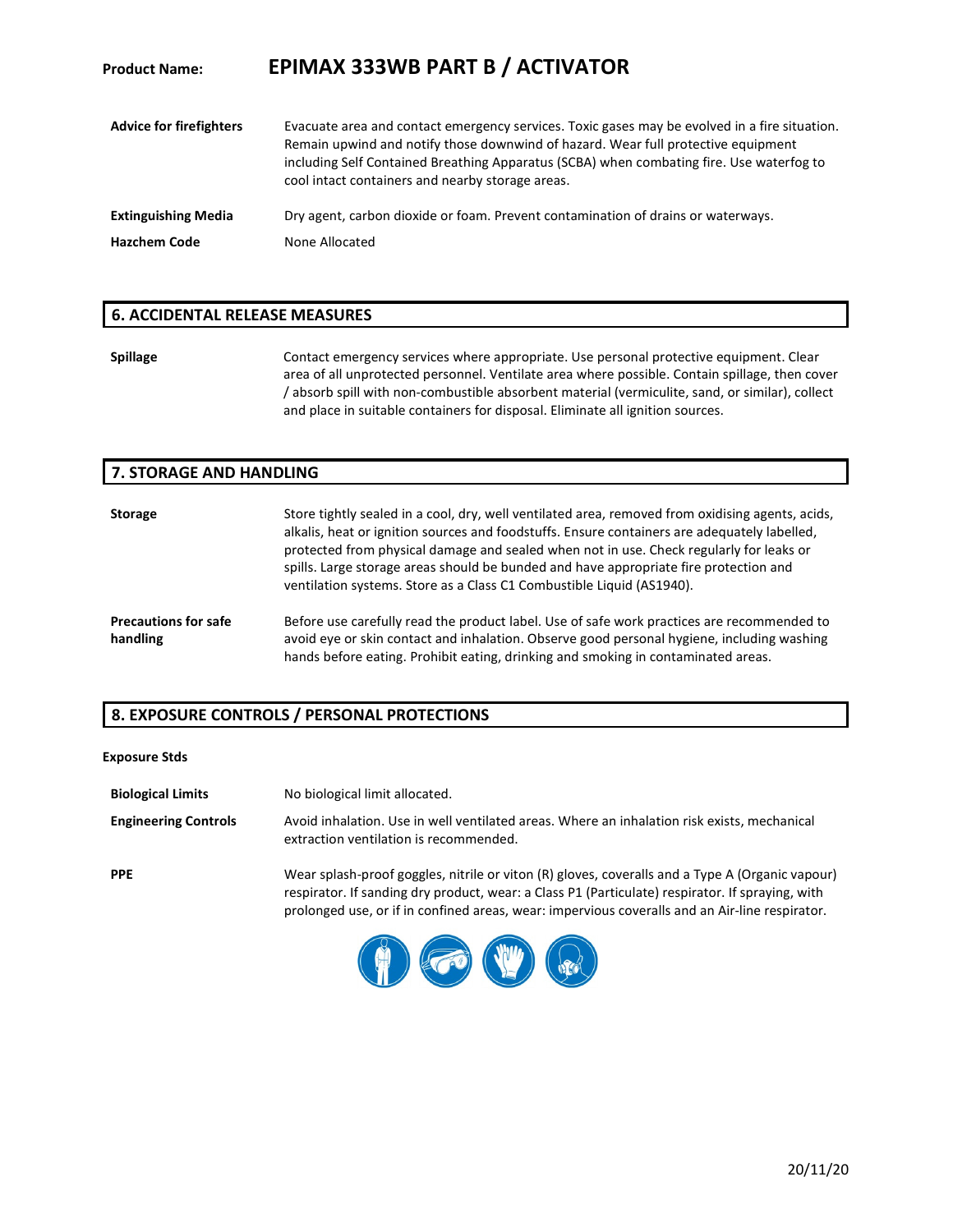## **9. PHYSICAL AND CHEMICAL PROPERTIES**

| Appearance                   | <b>COLOURLESS LIQUID</b> | Solubility (water)               | <b>NOT AVAILABLE</b> |
|------------------------------|--------------------------|----------------------------------|----------------------|
| Odour                        | <b>CHARACTERISTIC</b>    | <b>Specific Gravity</b>          | <b>NOT AVAILABLE</b> |
| рH                           | <b>NOT AVAILABLE</b>     | % Volatiles                      | <b>NOT AVAILABLE</b> |
| <b>Vapour Pressure</b>       | <b>NOT AVAILABLE</b>     | Flammability                     | <b>NOT AVAILABLE</b> |
| <b>Vapour Density</b>        | <b>NOT AVAILABLE</b>     | <b>Flash Point</b>               | <b>NOT AVAILABLE</b> |
| <b>Boiling Point</b>         | <b>NOT AVAILABLE</b>     | <b>Upper Explosion Limit</b>     | <b>NOT AVAILABLE</b> |
| <b>Melting Point</b>         | <b>NOT AVAILABLE</b>     | <b>Lower Explosion Limit</b>     | <b>NOT AVAILABLE</b> |
| <b>Evaporation Rate</b>      | <b>NOT AVAILABLE</b>     |                                  |                      |
| <b>Autoignition Rate</b>     | <b>NOT AVAILABLE</b>     | <b>Decomposition Temperature</b> | <b>NOT AVAILABLE</b> |
| <b>Partition Coefficient</b> | <b>NOT AVAILABLE</b>     | <b>Viscosity</b>                 | <b>NOT AVAILABLE</b> |

## **10. STABILITY AND REACTIVITY**

| <b>Chemical Stability</b>      | Stable under recommended conditions of storage.                                               |  |
|--------------------------------|-----------------------------------------------------------------------------------------------|--|
| <b>Conditions to avoid</b>     | Avoid heat, sparks, open flames and other ignition sources.                                   |  |
| <b>Material to avoid</b>       | Incompatible with oxidising agents (eg. hypochlorites), acids (eg. nitric acid), alkalis (eg. |  |
|                                | hydroxides), heat and ignition sources.                                                       |  |
| <b>Hazardous Decomposition</b> | May evolve toxic gases (carbon oxides, phenols, hydrocarbons) when heated to                  |  |
| <b>Products</b>                | decomposition.                                                                                |  |
| <b>Hazardous Reactions</b>     | Hazardous polymerization is not expected to occur.                                            |  |

## **11. TOXICOLOGICAL INFORMATION**

| <b>Health hazard summary</b> | Irritant - low to moderate toxicity. This product has the potential to cause adverse health<br>effects with over exposure. Use safe work practices to avoid eye or skin contact and<br>inhalation. May cause sensitisation by skin contact. The cured product is considered non<br>toxic. |
|------------------------------|-------------------------------------------------------------------------------------------------------------------------------------------------------------------------------------------------------------------------------------------------------------------------------------------|
| Eye                          | Irritant. Contact may result in irritation, lacrimation, pain and redness.                                                                                                                                                                                                                |
| <b>Inhalation</b>            | Irritant. Over exposure whilst curing may result in irritation of the nose and throat,<br>coughing, possible sensitisation with asthma-like symptoms and pulmonary oedema at high<br>levels.                                                                                              |
| <b>Skin</b>                  | Irritant. Contact may result in irritation, redness, rash and dermatitis. May cause<br>sensitisation by skin contact.                                                                                                                                                                     |
| Ingestion                    | Low to moderate toxicity. Ingestion may result in gastrointestinal irritation, nausea,<br>vomiting, abdominal pain and diarrhoea.                                                                                                                                                         |
| <b>Toxicity Data</b>         | reaction product: bisphenol-A-(epichlorhydrin); epoxy resin (number average molecular<br>weight $\leq$ 700) (25068-38-6)                                                                                                                                                                  |
|                              | LD50 oral rat > 2000 mg/kg bodyweight Animal: rat, Animal sex: female, Guideline: OECD<br>Guideline 420 (Acute Oral Toxicity - Fixed Dose Method)                                                                                                                                         |
|                              | LD50 dermal rat > 2000 mg/kg bodyweight Animal: rat, Guideline: OECD Guideline 402<br>(Acute Dermal Toxicity), Guideline: EU Method B.3 (Acute Toxicity (Dermal))                                                                                                                         |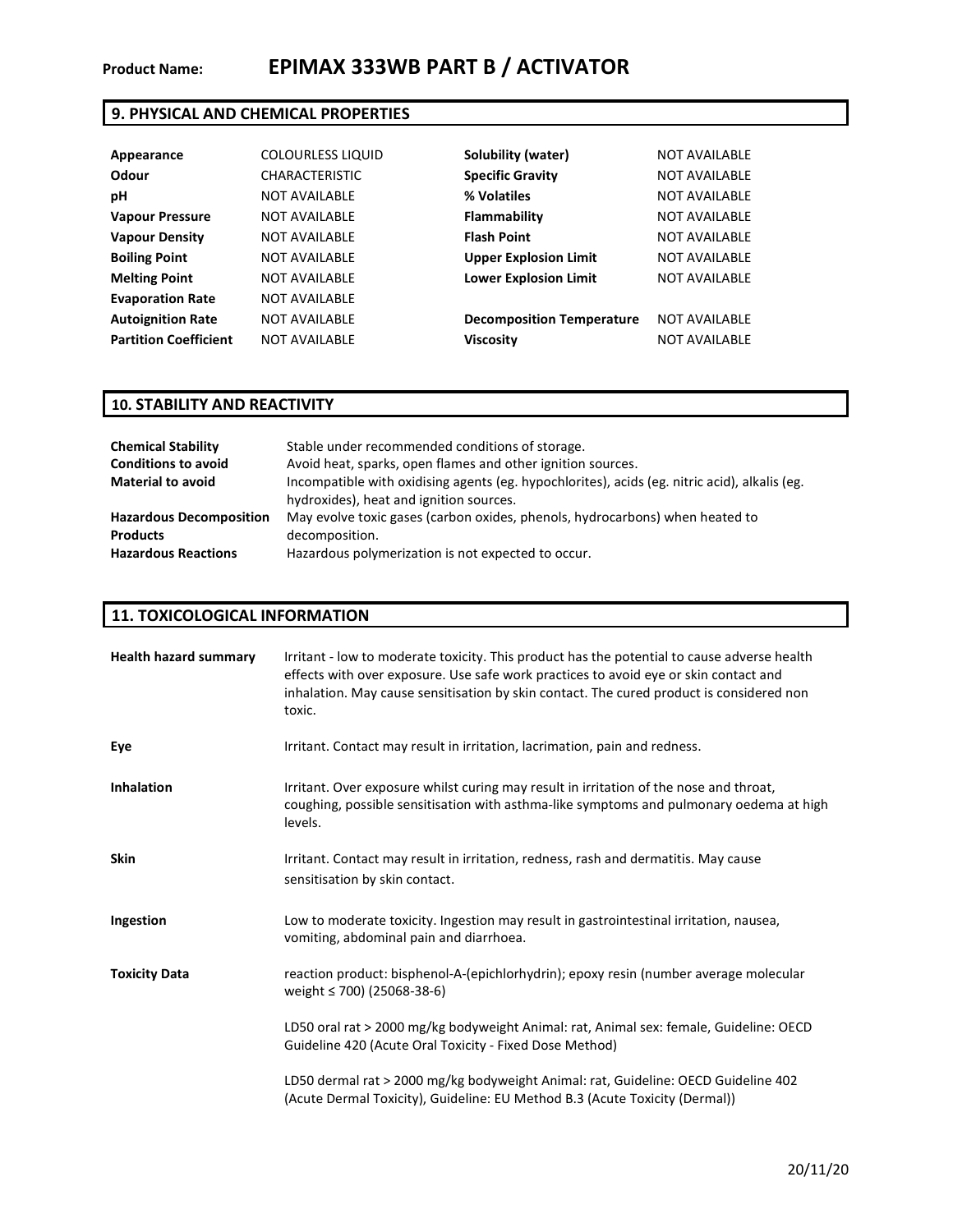# **Product Name: EPIMAX 333WB PART B / ACTIVATOR**

Formalehyde, oligomeric reaction products with 1-chloro-2,3-epoxypropane and phenol (9003-36-5)

LD50 oral rat > 5000 mg/kg bodyweight Animal: rat, Guideline: OECD Guideline 401 (Acute Oral Toxicity)

LD50 dermal rat > 2000 mg/kg bodyweight Animal: rat, Guideline: OECD Guideline 402 (Acute Dermal Toxicity)

### **12. ECOLOGICAL INFORMATION**

| <b>Other adverse effects</b> |                       | reaction product: bisphenol-A-(epichlorhydrin); epoxy resin (number average<br>molecular weight $\leq$ 700) (25068-38-6) |  |  |  |
|------------------------------|-----------------------|--------------------------------------------------------------------------------------------------------------------------|--|--|--|
|                              | LC50 fish 1           | 1.2 mg/l Test organisms (species): Oncorhynchus mykiss (previous<br>name: Salmo gairdneri)                               |  |  |  |
|                              | <b>LOEC</b> (chronic) | 1 mg/l Test organisms (species): Daphnia magna Duration: '21 d'                                                          |  |  |  |
|                              | <b>NOEC</b> (chronic) | 0.3 mg/l Test organisms (species): Daphnia magna Duration: '21 d'                                                        |  |  |  |
|                              |                       | Formalehyde, oligomeric reaction products with 1-chloro-2,3-epoxypropane and                                             |  |  |  |
|                              |                       | phenol (9003-36-5)                                                                                                       |  |  |  |
|                              | LC50 fish 1           | 5.7 mg/l Test organisms (species): Leuciscus idus                                                                        |  |  |  |
|                              | LC50 fish 2           | 1000 mg/l Test organisms (species): Oncorhynchus mykiss (previous                                                        |  |  |  |
|                              |                       | name: Salmo gairdneri                                                                                                    |  |  |  |
|                              | EC50 Daphnia 1        | 3.5 mg/l Test organisms (species): Daphnia magna                                                                         |  |  |  |
|                              | <b>LOEC</b> (chronic) | 1 mg/l Test organisms (species): Daphnia magna Duration: '21 d'                                                          |  |  |  |
|                              | <b>NOEC</b> (chronic) | 0.3 mg/l Test organisms (species): Daphnia magna Duration: '21 d'                                                        |  |  |  |

## **13. DISPOSAL CONSIDERATIONS**

**Waste disposal** Mix parts A + B together (small amounts), absorb with sand, vermiculite or similar and dispose of to an approved landfill site. Ensure protective equipment is worn when mixing. Do not seal containers/tins until reaction is complete. Contact the manufacturer for additional information. Prevent contamination of drains or waterways as environmental damage may result.

**Legislation** Dispose of in accordance with relevant local legislation.

#### **14. TRANSPORT INFORMATION**

#### **NOT CLASSIFIED AS A DANGEROUS GOOD THE CRITERIA OF THE ADG CODE**

| <b>Shipping Name</b> | NONE ALLOCATED |                     |                |                     |                |
|----------------------|----------------|---------------------|----------------|---------------------|----------------|
| UN No.               | NONE ALLOCATED | <b>DG CLASS</b>     | NONE ALLOCATED | <b>DG CLASS</b>     | NONE ALLOCATED |
| <b>Packing Group</b> | NONE ALLOCATED | <b>Hazchem Code</b> | NONE ALLOCATED | <b>Hazchem Code</b> | NONE ALLOCATED |

**IMDG** 

| <b>Shipping Name</b> | ENVIRONMENTALLY HAZARDOUS SUBSTANCE, LIQUID, N.O.S. (Epoxy Resin) |                     |     |  |
|----------------------|-------------------------------------------------------------------|---------------------|-----|--|
| UN No.               | 3082                                                              | <b>DG CLASS</b>     |     |  |
| <b>Packing Group</b> | Ш                                                                 | <b>Hazchem Code</b> | N/A |  |

**IATA** 

| <b>Shipping Name</b> | ENVIRONMENTALLY HAZARDOUS SUBSTANCE, LIQUID, N.O.S. (Epoxy Resin) |                     |     |  |
|----------------------|-------------------------------------------------------------------|---------------------|-----|--|
| UN No.               | 3082                                                              | <b>DG CLASS</b>     |     |  |
| <b>Packing Group</b> |                                                                   | <b>Hazchem Code</b> | N/A |  |